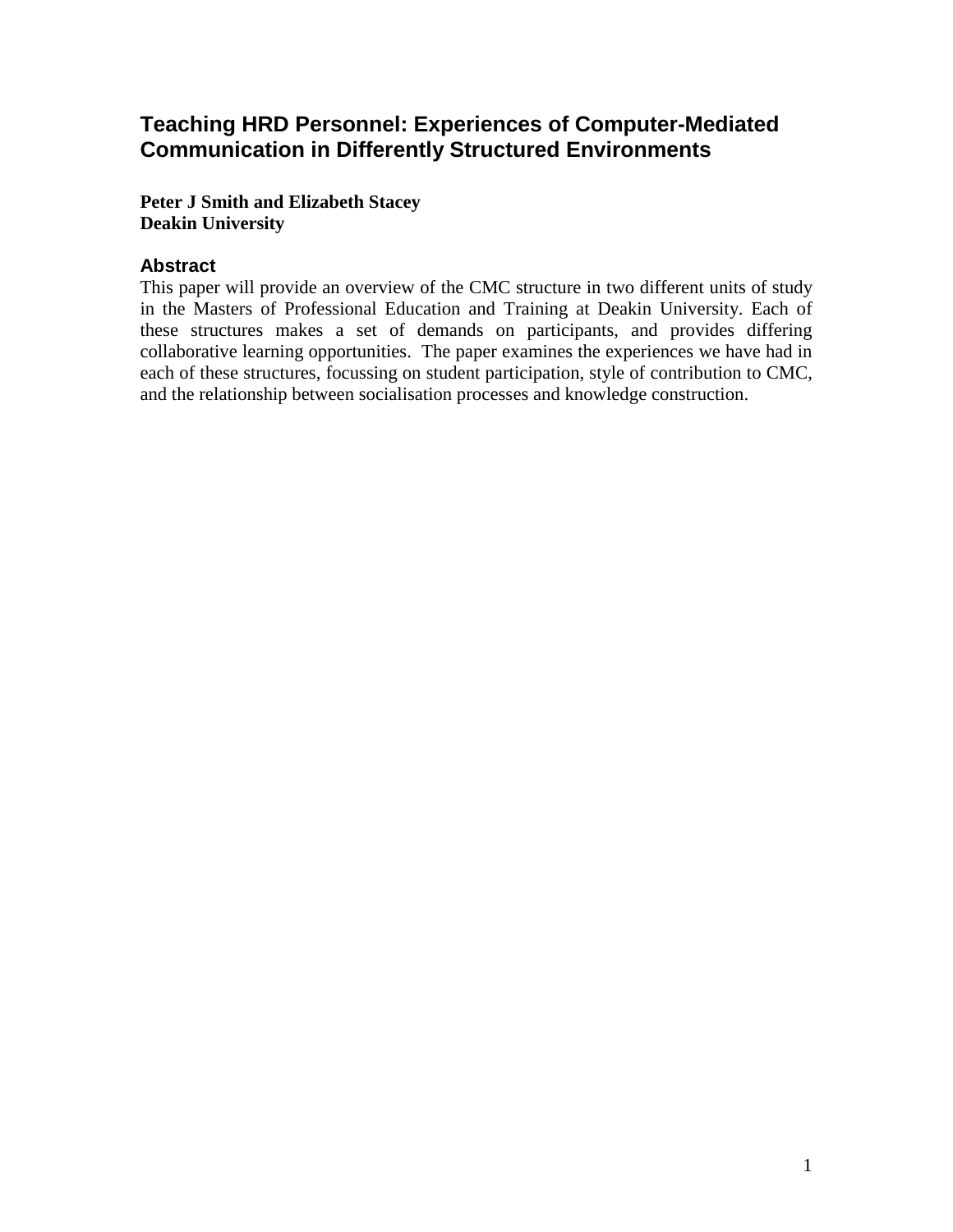# **Teaching HRD Personnel: Experiences of Computer-Mediated Communication in Differently Structured Environments**

#### **Peter J Smith and Elizabeth Stacey Deakin University**

# **Background**

Deakin University offers a Masters degree and a Graduate Certificate in Professional Education and Training to around 350 students. Those programs, offered entirely in distance education mode, attract students from across Australia and from Asia, the USA and Canada, and from Europe and the Middle East. Students mostly have already completed an undergraduate degree and considerable work experience, although there are some who have been able to enter with different academic qualifications on a basis of their rich workplace experience. Most students do not have prior qualifications in Education, and come to us from a variety of disciplines and with a wide range of experience. The majority of students are senior human resource personnel in the corporate and government sectors, in consultancy, in higher education or VET organisations.

A unit of study in the program typically provides some printed material in the form of a Study Guide, together with a set of key readings distributed in print form. Together with those printed materials is access to an online environment that directs students through the unit, provides links to other websites, and links to online library materials and external databases. Additionally, students have access to an online virtual classroom, in which they participate in asynchronous mode. Although a chat mode facility is available and used by students, synchronous mode is not structured into the teaching since students are across the time zones of the world, and are seldom working in roles that easily enable them to make definite time commitments to real-time online tutorials.

In some units online participation in the virtual classroom is a compulsory component. That compulsoriness is mainly associated with units of study that are focussed on online learning as the content of the unit. Exposure to the media that students are learning about is seen in those units to be an important part of the student experience, and an important component of the learning outcomes. In other units the virtual classroom is not a compulsory part of the unit, since there are still issues of equity in terms of access, and in styles of learning preferred by individual students. The equity issues of access are not simply whether or not they have the hardware and telecommunications requirements, since the very vast majority do. They are much more subtle and vexing matters, relating to the contexts within which students work and study, and can participate online. For example, some work in enterprises well supported by technology, where a learning organisation culture has been developed, and where learning and skill development are expected and supported. Other students work in enterprises where learning and course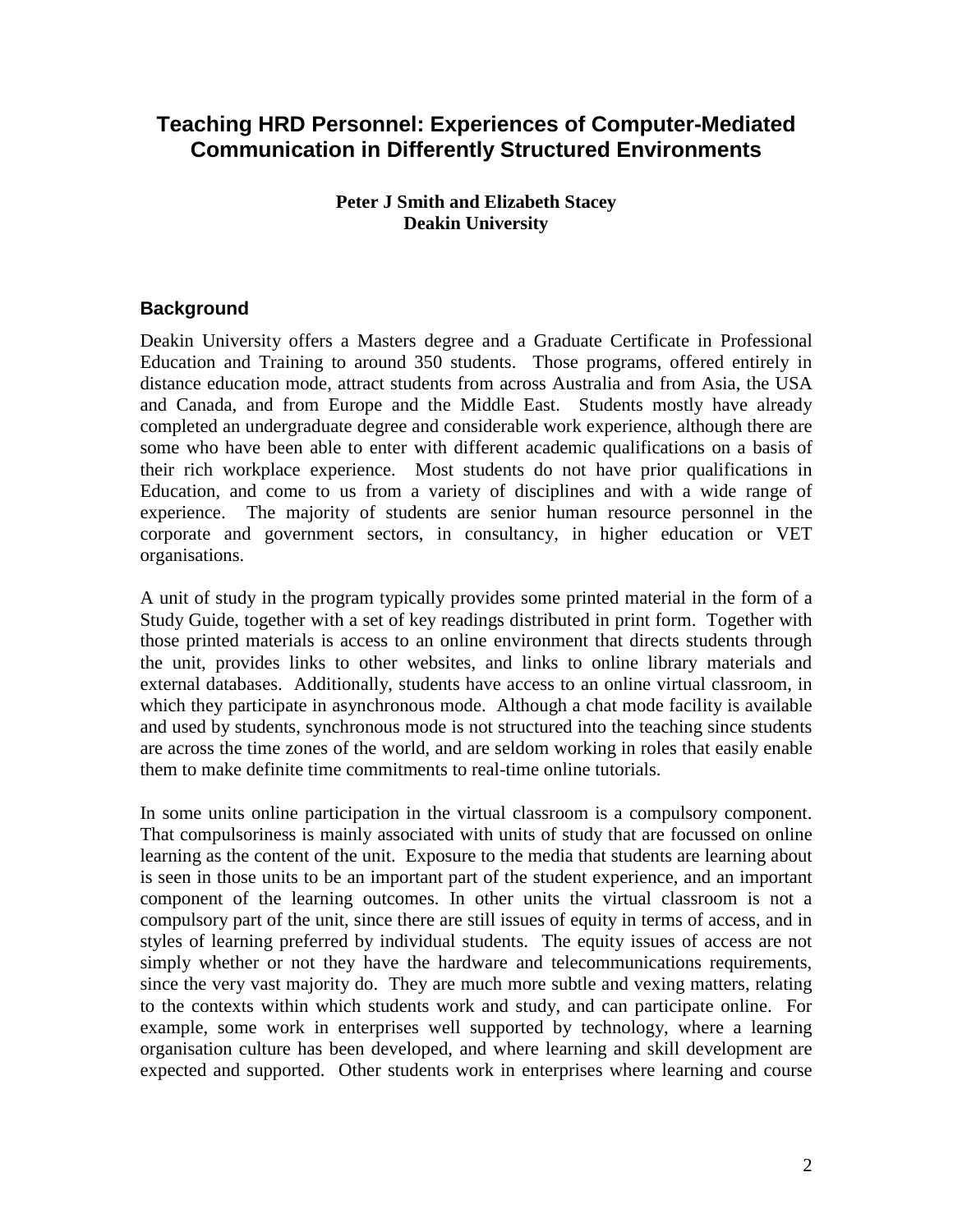participation are seen as somewhat peripheral, and where the benefits are viewed as mainly accruing to the individual.

A significant challenge to us at Deakin is to ensure that compulsory participation is worthwhile; or that non-compulsory online environments are fruitful enough to encourage vigorous participation. Structuring these virtual classrooms to maximise a collaborative environment is the challenge that we discuss in this paper. This paper is the story of two different forms of structure, and what we have learned from them.

# **Research Background**

The provision of the cognitive scaffolding the constructivists see as essential to higherorder thinking is achieved through learning in social environments through discussion, listening to other group members and receiving feedback on ideas (Slavin, 1994, p. 227). For example, von Glasersfeld (1987) argues that the development of knowledge and understanding within conceptual frameworks is an ongoing interpretive process that is reinforced by past and ongoing experiences. As Rogoff (1995) has argued, the appropriation of knowledge and understanding is not just the internalisation of externally derived stimuli but rather the individual's construction of those stimuli. Individuals collaboratively construct a common grounding of beliefs, meaning and understandings that they share in activity (Pea, 1993) through a culture, or community, of practice (Lave and Wenger, 1991). As Stacey (1996, 1998) has argued, these constructions depend largely on a socio-cultural and communicative context for their development.

Stacey (1998, 1999) has shown the importance of group collaboration in higher order learning and her discussion of computer mediated communication (CMC), from a social constructivist perspective, has focused on interactive online group discussion as central to the learners' effective construction of new conceptual understandings. Stacey found that a socially constructed learning environment is essential for effective higher order learning. The social conversation provides the learner with a context and stimulus for thought construction and learning, and is the means by which the group contributes more to each learner's understanding than is possible individually. Beckett (2000) has pointed to the potential for online learning to disembody learners and their instructors such that the important social construction of learning becomes lost. Effectively structured CMC that develops collaboration between learners, and between learners and their instructors, can serve to reduce the effects of that potential disembodiment and enable a more effective appropriation of meaning to be derived through interaction.

McAlpine (2000) uses the notion of a community of practice in a different form in his research on computer-mediated learning that, in part, uses the establishment of special discussion groups for students to work together on common focussed problems. Consistent with the Jonassen (1999) suggestion of Constructivist Learning Environments (CLEs), the technology enables collaboration and social construction of knowledge. CLEs engage students in investigation of a problem, critique of related cases and review of information resources. Learners develop needed skills and collaborate with others, using the social support of the group to learn effectively (Morphew, 2000). Jonassesen,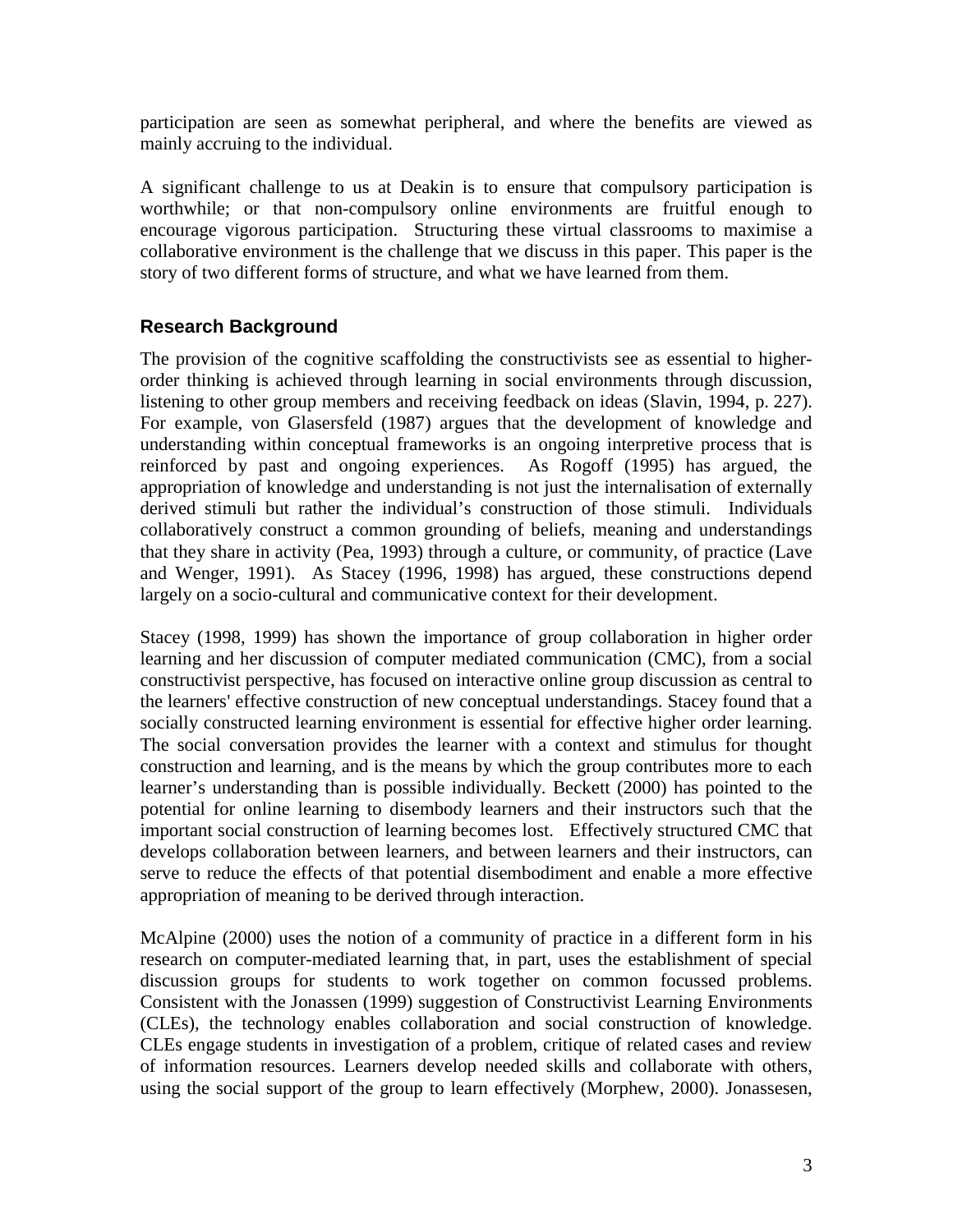Prevish, Christy and Stavrulaki (1999) claim that 'the key to meaningful learning is ownership of the problem or learning goal' (p. 52), some component of which the learners must define. Tempering that view is research by Kinman and Kinman (2001) into management education indicating that where the motivation to study is very largely extrinsic, goal ownership is less important. Managers who are learning because they have been instructed to do so, or who only want the qualification for career advancement, are more likely to prefer the provision of externally set goals and a very clear structure towards assessment.

The literature on CMC provides a wealth of research on differently structured CMC experiences among students and their teachers, (Housego and Freeman, 2000; Collis, Winnips and Moonen, 2000) but there is a lack of research that undertakes a comparative analysis of different forms of structure.

# **A Comparison of Two Distinct Structures**

A redevelopment of several units in the Masters program gave us opportunity to develop some different CMC structures, and enabled us to make detailed comparisons between the two structures focussed on in this chapter. Table 1 (from Smith and Stacey, 2002) provides a brief overview of the structures used in the two units compared here.

| Feature                         | Unit A                                      | Unit $B$                     |
|---------------------------------|---------------------------------------------|------------------------------|
| <b>Compulsory Participation</b> | N <sub>o</sub>                              | Yes                          |
| Participation part of           | N <sub>o</sub>                              | Yes – students moderate      |
| Assessment                      |                                             | then summarise an online     |
|                                 |                                             | discussion, gather and post  |
|                                 |                                             | online resources and work    |
|                                 |                                             | collaboratively on an online |
|                                 |                                             | group assignment.            |
| General discussion space        | $Yes - students use this$                   | Yes-students use space for   |
|                                 | space to socialise across the               | administrative and whole     |
|                                 | group, and to discuss<br>across-unit issues | group social interaction.    |
| Specialised discussion          | Four different problem-                     | Four major areas with sub    |
| space                           | solving exercises were                      | conferences within them.     |
|                                 | generated. Students                         | These relate to the online   |
|                                 | selected two of these and                   | tasks and course structure   |
|                                 | worked together to solve the                | with a student social area   |
|                                 | problem posed.                              | designed by student request. |

#### **Table 1: Summary of Collaborative Structures in Units A and B**

## **Unit A**

The previous research, together with McAlpine's (2000) findings, encouraged us to develop smaller discussion groups, focussed on specific issues related to the subject. The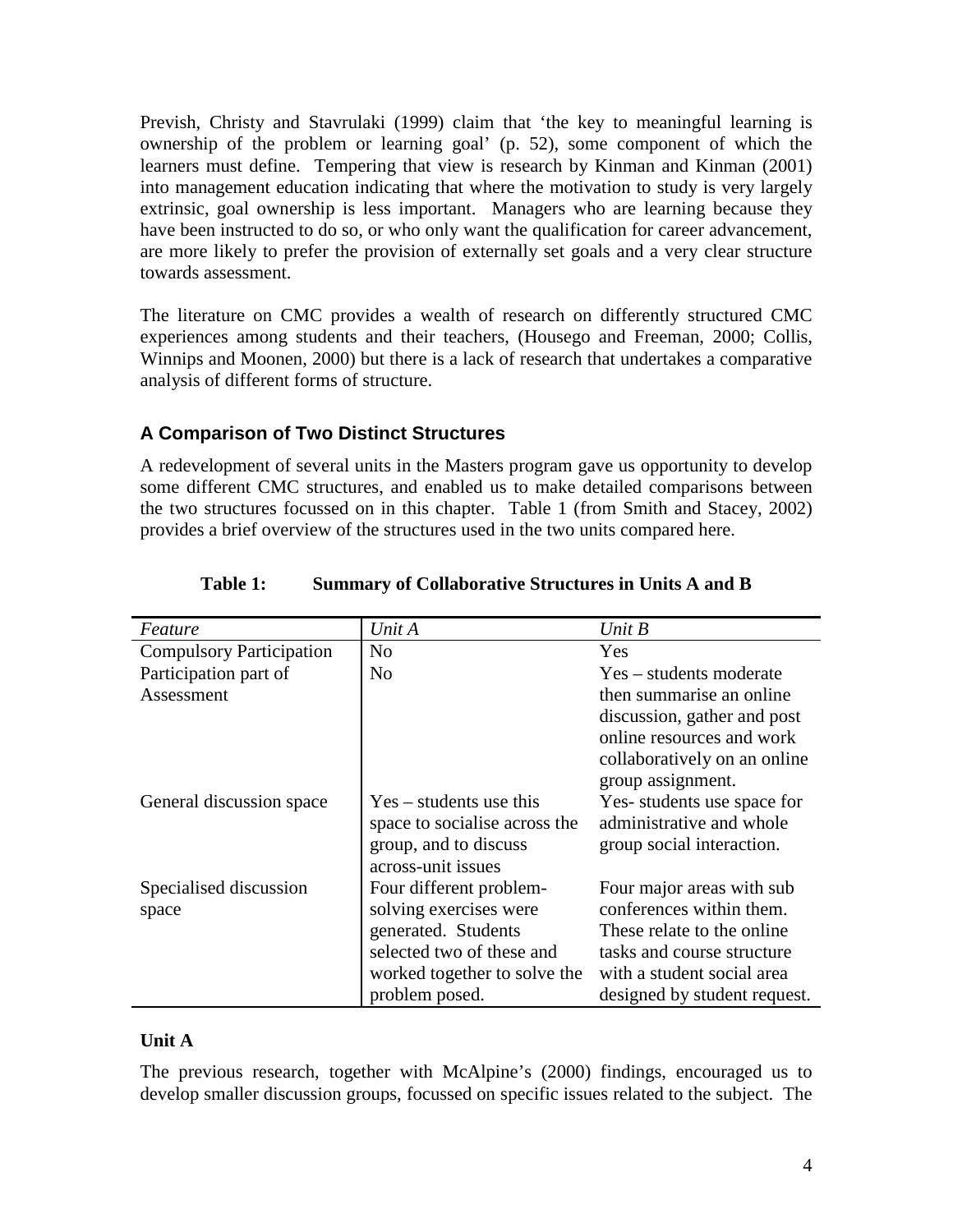student cohort in the new subject was quite heterogeneous, but four general areas of focus could be easily identified to cover the collective student interests. These four areas of focus reflected the interests of these part time off-campus students, and also their work contexts and the challenges that they faced in their everyday practice. Accordingly, the new structure was based on these four communities of practice that were identifiable among the cohort. For each specialised area of interest an application problem was generated, such that the subset of students in the focal area were expected to work together as a group of consultants to solve the problem that had been posed. The role of the lecturer was to act as the customer for the consultant group, and to supply information to the group as they requested it from the 'customer'. Additionally, a general space was available to all participants in the subject, such that they could engage in broader discussions of the subject and its content. Figure 1 (from Smith and Stacey, 2002) shows the First Class architecture for Unit A.



**Figure 1: First Class General Space and Discussion Structure for Unit A** 

In Unit A student participation in the CMC discussion was strongly encouraged, but was not compulsory, and participation had no direct impact on assessment. Participation was not made compulsory on a basis that CMC skills were not part of the learning outcomes of the Unit, and the student cohort varied in their degree of access to the CMC discussions.

The development of socialisation and collaboration within this model is interesting to follow. First, the lecturer invited students to enter the general space and introduce themselves, and to state what their particular interests were. Whenever a student entered that space the lecturer would respond within 24 hours to welcome the student, to acknowledge the participation, and to guide them towards the selection of a specialised conference that might best engage their interest. Students typically responded to that message in the general space again, advising that they had been to the specialised space and read the problem and had decided to engage with it, or had decided to engage with a different problem in another of the specialised spaces. At that point students invited others to join them in the specialised space, and then moved from the general space and into the chosen specialism. Once in the specialised spaces, student interaction began with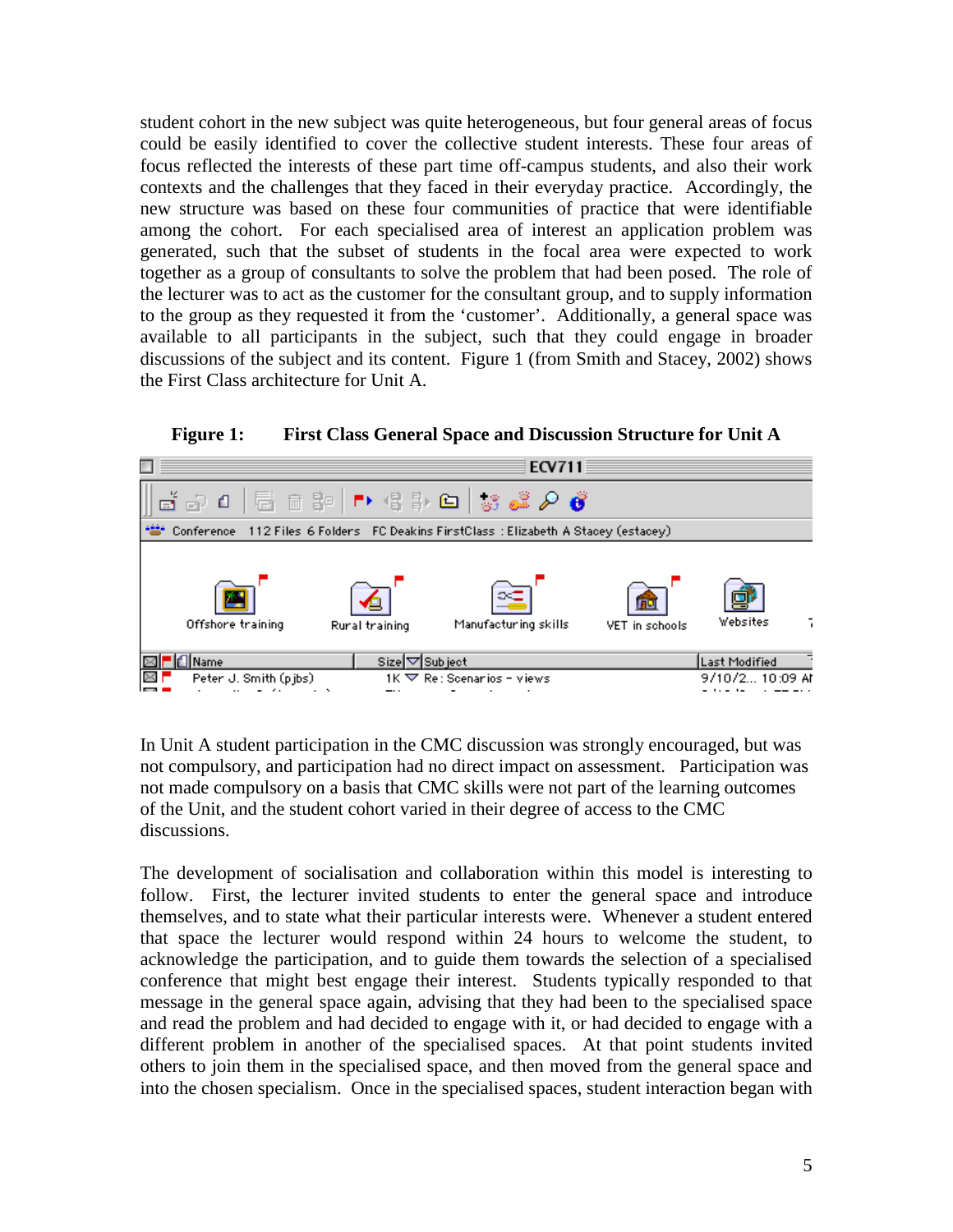considerable focus on the problem to be solved. However, it was clear that early communications between students were focussed more on housekeeping matters of how they would organise themselves; what common ground and experience they had; and what general perspectives they had on the problem to be solved.

By week three of the semester there appeared a sense of urgency among students to move towards task completion, and some impatience was displayed towards students who were not seen to be participating sufficiently. Communication flow in the CMC component of the subject was brisk at an early stage but as the semester progressed was a decreased interest in the scenarios among students. Fewer students participated in the discussion, which became dominated by a committed few who were keen to reach a 'solution' to the problem posed. Some discussion with students on this reduction in interest indicated that a number felt excluded by the process as the problem moved towards solution, because the discussion had moved beyond their level of experience and knowledge of the issue, and they felt somewhat intimidated by the students who were more experienced with addressing the implementation issues demanded by the scenarios provided. Additionally, there appeared to be a related matter that the problem was not 'owned' by them (Jonassen, Prevish, Christy and Stavrulaki, 1999), but had been developed by the course team. That lack of ownership was exacerbated by the convergent nature of the problems to be solved, which required the student group to reach agreed conclusions. There was evidence that the problems posed would have been more successful had they required divergent thinking and input on the part of students, so that they could each raise and explore issues, rather than converge to an agreed position.

## **Unit B**

In Unit B, students were required to share resources they had researched and evaluated through searching the World Wide Web, to moderate discussions about issues they had chosen about online learning, and to work in collaborative groups for an assessed task on researching the theory and process of learning collaboratively online. The course has a needs based curriculum that is constructed to suit the varying levels of skills and experiences of each semester's group of students. The discussion is essential to developing the content of the course and with such an authentic reason, online interaction is high as it is demanded by the learners. Figure 2 (from Smith and Stacey, 2002) shows the architecture for Unit B.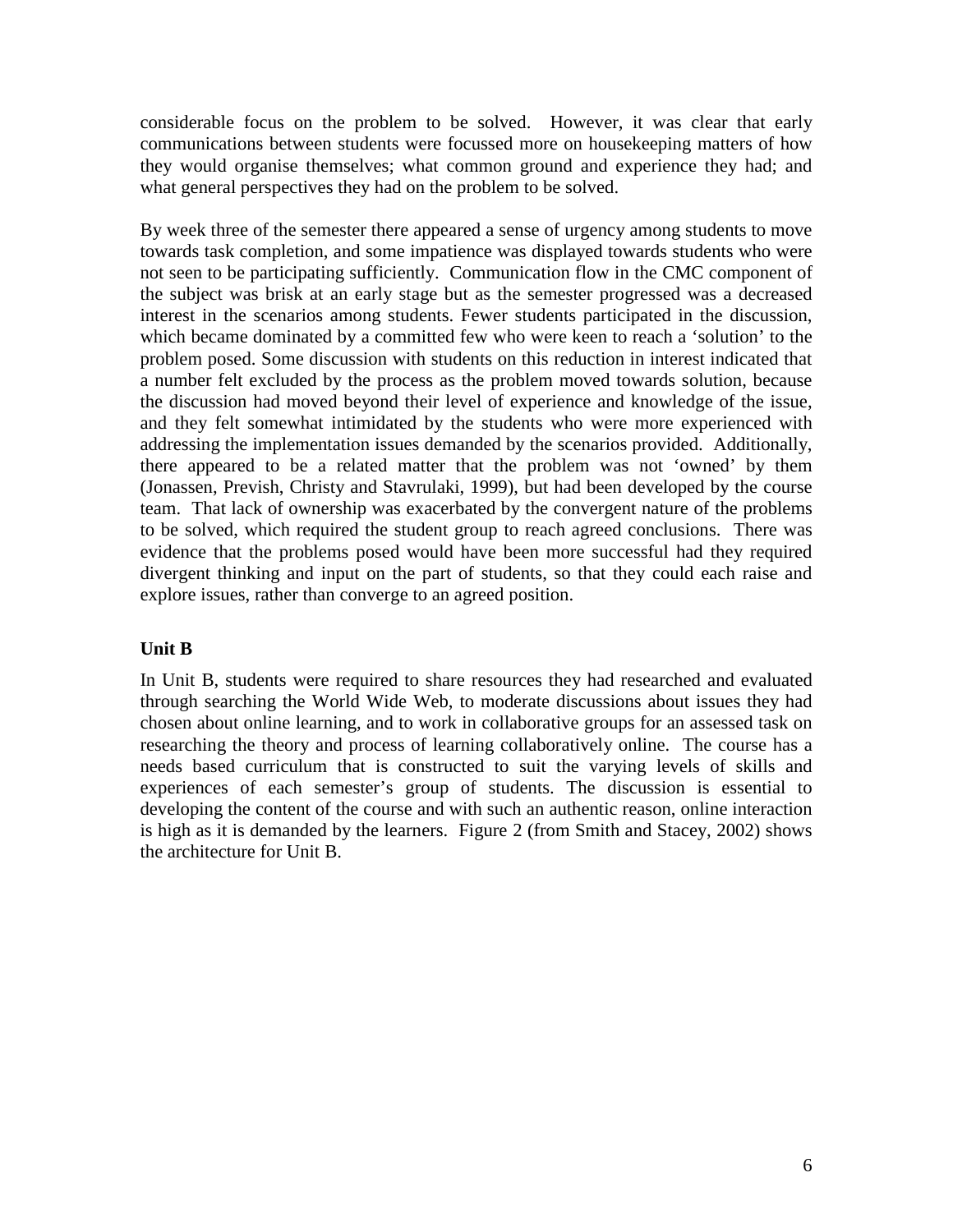

**Figure 2: First Class General Space and Discussion Structure for Unit B** 

In this unit the teacher also explicitly established and modelled techniques of social interaction so that social presence of the participants was established consciously in an environment that encouraged trust and supportive response. The structure of the course required task based small group discussions to be established in the early stages of the semester. After the introduction phase, students communicated in conference spaces with fewer participants who shared a content focus that they had suggested or chosen. Moving into a small group collaborative environment meant that students could establish small group relationships in a more informal space and this was conducive to social comments being included in most content messages whatever their complexity of cognitive content. The structure of the tasks of the course required the students to break into subgroups by choice of issue for discussion and then if common issues showed a grouping pattern, the issues discussion groups were used as the basis of the formation of the small collaborative groups in which they worked for the second assessment task. Such smaller group conference discussion spaces encouraged even more continuing collaboration and socialisation as the group members interacted socially before beginning the group task.

Though online participation was a requirement of this unit, the smaller collaborative group spaces continued to be used for socialisation as well as the required content construction of the final group assignment. Though there was a high rate of cognitive message content, the social presence factors also continued to be important in the communication of the group, with high frequencies of interactive and cohesive comments in particular, continuing to appear within messages. Levels of social presence frequency rose towards the end of the semester, supporting and confirming Walther's (1996) findings that though interpersonal impressions were formed more slowly with CMC, relationships developed in the same way as in face to face situations, even becoming *more* socially oriented in the online context.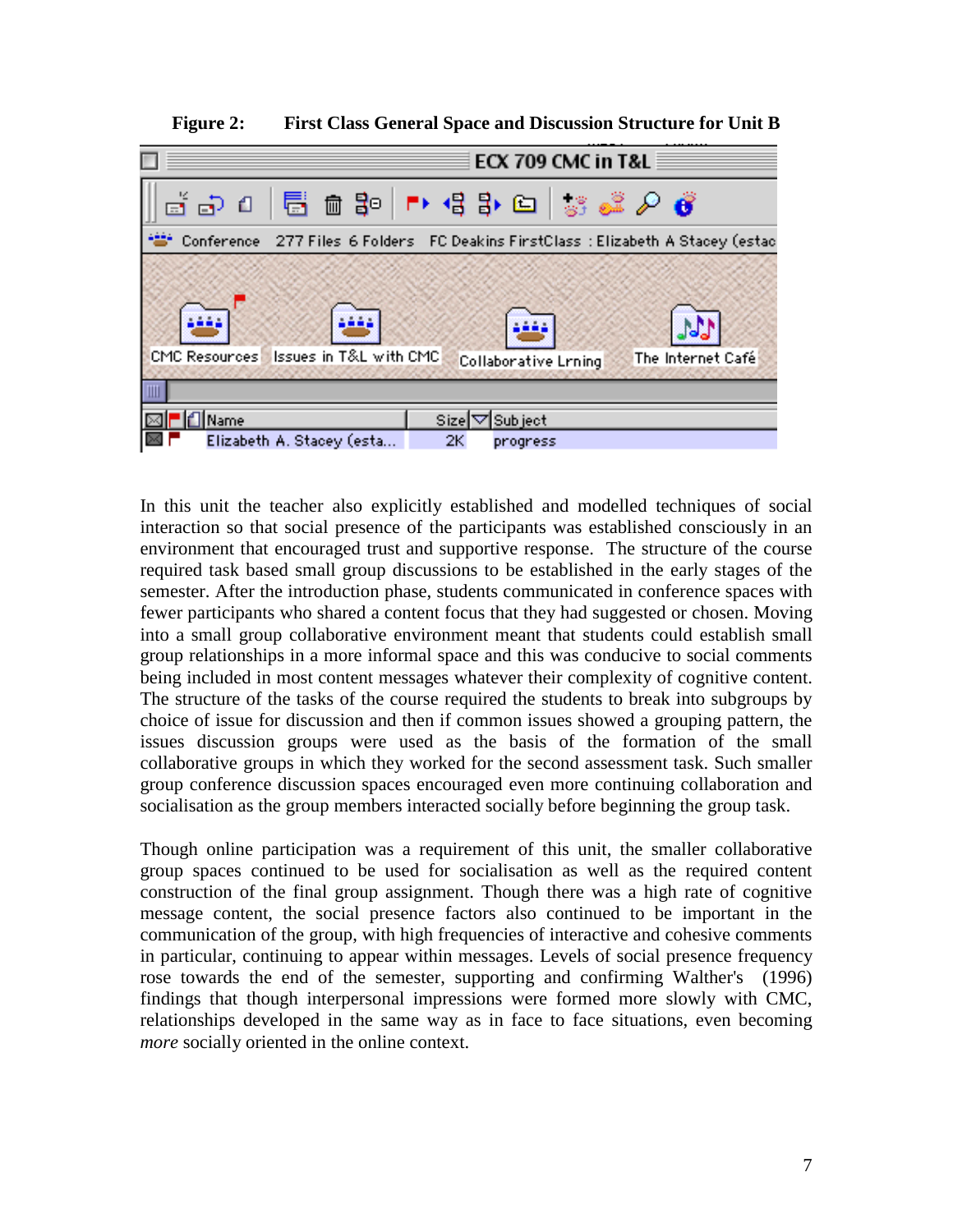# **Summary of findings**

In summary, we suggest the following factors were related to student participation and to sustained involvement:

- Compulsoriness was, of course, an obvious factor, with student participation more frequent in the compulsory environment.
- Opportunity for discussion and collaborative learning was a positive experience for participants in both structures and, they reported, was a significant benefit in developing an understanding of unit content, concepts and dilemmas inherent in the problems provided.
- Ownership by students of the discussion problem appeared to be an important factor.
- The convergent or divergent nature of the discussion problem was important in broadening the discussion, in enthusing students to maintain involvement, and in managing the discussion. The convergent problem yielded an apparent need in students to manage to a conclusion – a task they found difficult, divisive, and frustrating. The divergent problem provided a vehicle for continued discussion with no imperative to reach an agreed conclusion.
- Continued instructor presence was a feature of both structures that was welcomed by participants, but it was more accessible for the instructor to enter and participate in the divergent problem structure where the instructor played a facilitatory role only.
- Socialisation was important in both structures and was maintained throughout the divergent problem structure, but gave way to an impatience to get on in the convergent structure, resulting in less socialisation and more task-oriented communications. Although both units were characterised by continued collaboration between participants, lower levels of socialisation resulted in lower levels of collaboration.

## **Note**

This paper is based on Smith and Stacey (2002), referenced below.

## **References**

- Beckett, D. (2000), 'Eros and the Virtual: Enframing Working Knowledge through Technology', in C. Symes and J. McIntyre(Eds), *Working Knowledge: The New Vocationalism and Higher Education,* Milton Keynes, Open University Press, pp. 66-83.
- Collis, B., Winnips, K. and Moonen, J. (2000), Structured support versus learner choice via the World Wide Web (WWW): Where is the payoff? *Journal of Interactive Learning Research, 11*, 2, 131-162.
- Housego, S. and Freeman, M. (2000), Case studies: Integrating the use of web based learning systems into student learning. *Australian Journal of Educational Technology*, *16,* 3, 258-282.
- Jonassen, D. (1999), Designing constructivist learning environments. in C.M. Reigeluth (Ed) *Instructional design theories and models*, New Jersey, Lawrence Erlbaum Associates.